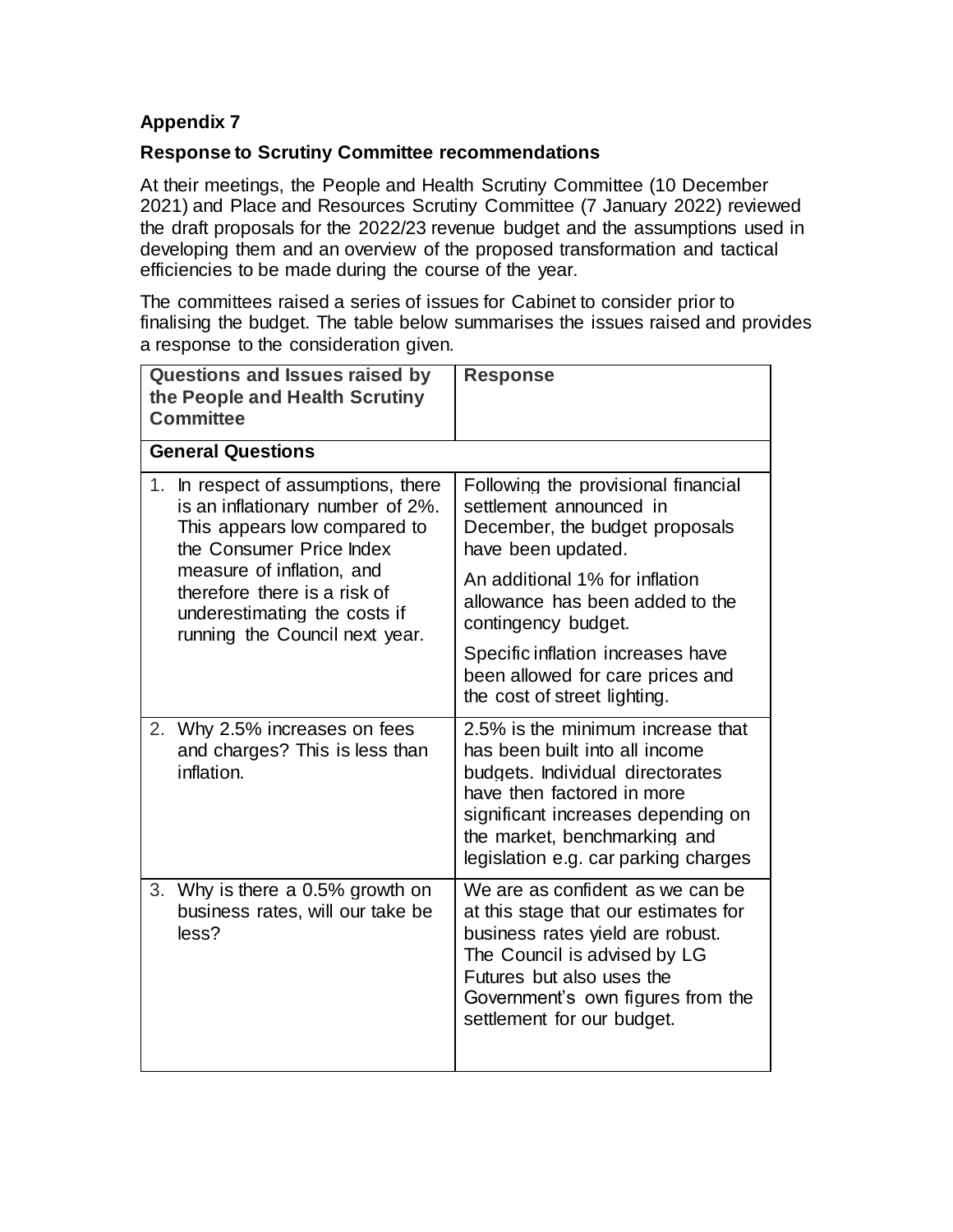| 4. | Is there an increase in the<br>employers' National Insurance<br>(NI) contribution?                                                                                                             | Yes, there will be an increase in NI<br>costs for employees and<br>employers, and additional funding<br>has been received from<br>government to fund the Council's<br>costs - this has been incorporated<br>into individual directorate budgets.                                                                                                                                                                   |
|----|------------------------------------------------------------------------------------------------------------------------------------------------------------------------------------------------|--------------------------------------------------------------------------------------------------------------------------------------------------------------------------------------------------------------------------------------------------------------------------------------------------------------------------------------------------------------------------------------------------------------------|
|    |                                                                                                                                                                                                | Suppliers are also likely to incur<br>additional NI costs, and the funding<br>of this will form part of the annual<br>price negotiations.                                                                                                                                                                                                                                                                          |
| 5. | Concern around certainty on the<br>savings, not convinced some of<br>the savings would be realised.<br>e.g. Children's Services in<br>respect of the recent tragic child<br>death in Solihull. | Following this scrutiny<br>recommendation, the contingency<br>budget has been increased by<br>£2.8m to mitigate against the risk of<br>increases in demand in all services,<br>in particular Children's Services.                                                                                                                                                                                                  |
| 6. | No detail of what was in the<br>£125m, members are<br>scrutinising just 9% of the<br>budget. Why no zero based<br>budgeting?                                                                   | The final budget report contains<br>more detail on budgets.<br>The Corporate Development<br>directorate was effectively zero<br>based in 2019/20, Children's<br>Services' redesign (Blueprint for<br>change) was a zero basing of the<br>staffing budget completed in early<br>2021, and the Place directorate<br>convergence and restructure is<br>taking place on a phased basis,<br>and is nearing competition. |
|    | 7. Concern about impact on<br>people's mental health, do we<br>have to buy in specific services<br>to ensure they are there?                                                                   | The majority of mental health<br>services are the responsibility of<br>NHS. Public Health worked closely<br>with them and the director<br>highlighted a range of mental health<br>training and development. Funding<br>streams were coming down<br>nationally for this area. Public<br>Health budgets tended to take on a<br>lot of prevention work, the majority                                                  |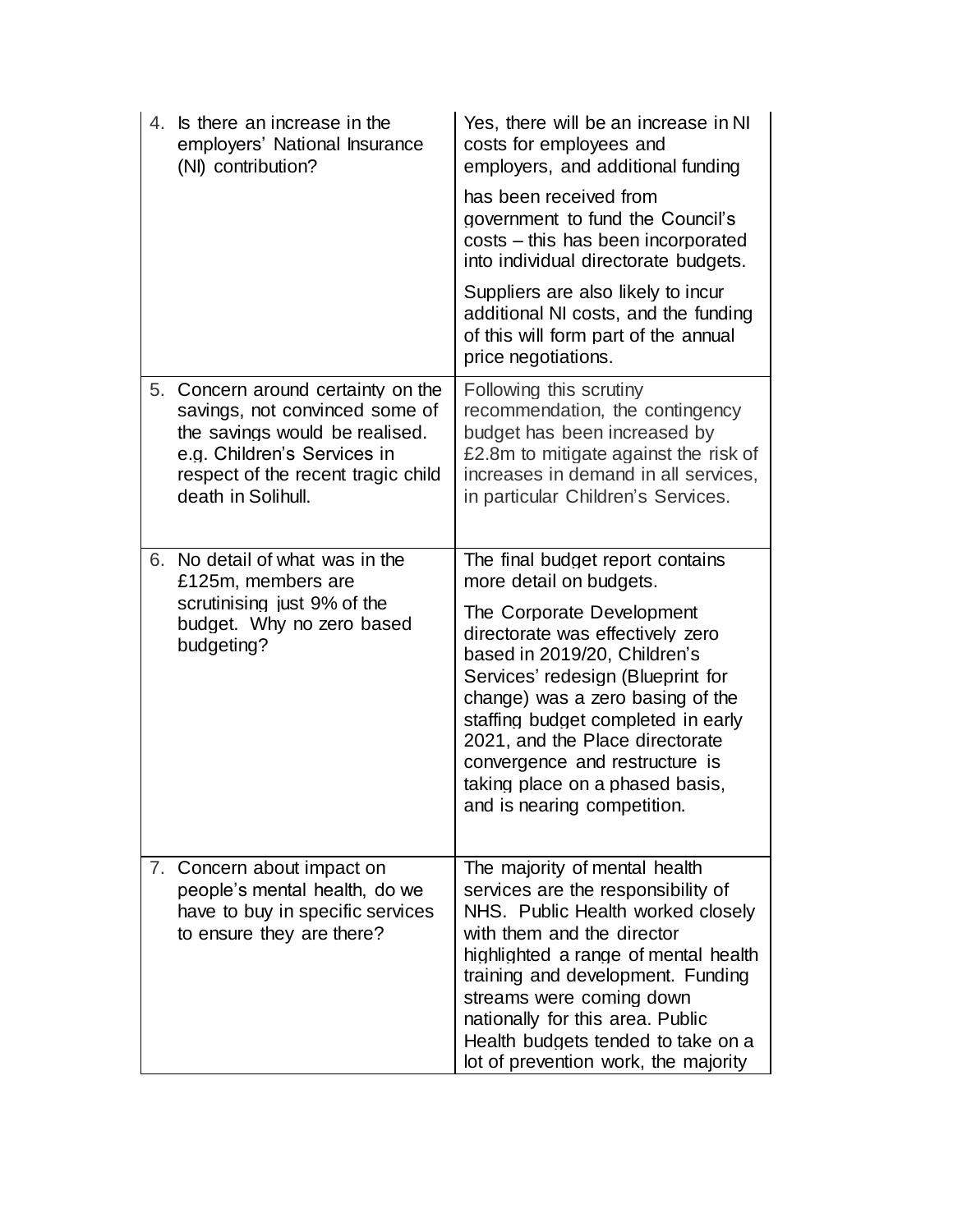|                                                                                                                                                              | of services were commissioned by<br>the Clinical Commissioning Group.                                                                                                                                                                                                                                                                                                                                                                                                                                                                                                                   |
|--------------------------------------------------------------------------------------------------------------------------------------------------------------|-----------------------------------------------------------------------------------------------------------------------------------------------------------------------------------------------------------------------------------------------------------------------------------------------------------------------------------------------------------------------------------------------------------------------------------------------------------------------------------------------------------------------------------------------------------------------------------------|
| Disappointed by a multi-year<br>8.<br>spending review and that there<br>is still only a single year<br>settlement. Are there any<br>approaches being made to | The Deputy Leader advised that he,<br>along with the Leader and Chief<br>Executive, met every month with<br>local MPs and had also been<br>lobbying them for fairer grants.                                                                                                                                                                                                                                                                                                                                                                                                             |
| central government to try and<br>address this?                                                                                                               | The Government were more<br>inclined to continue with single year<br>settlements in the light of the<br>pandemic.                                                                                                                                                                                                                                                                                                                                                                                                                                                                       |
| <b>Adult Care, Housing and Public Health</b>                                                                                                                 |                                                                                                                                                                                                                                                                                                                                                                                                                                                                                                                                                                                         |
| 9. There are a large number of<br>jobs to fill in Adult Social Care,<br>how will this happen?                                                                | From a South West perspective, we<br>are in the most difficult position in<br>terms of workforce, lowest quartile<br>of staffing due to rurality and older<br>population. There is a joint piece of<br>work across the NHS and local<br>authorities to address this and look<br>at how to stimulate and encourage<br>the workforce. Good training and<br>support made as attractive as<br>possible to support younger people<br>to remain in the county was vital.<br>Work is ongoing with Integrated<br>Care System (ICS) colleagues to<br>promote and value care more<br>effectively. |
| 10. In respect of the figure at<br>Appendix 1 regarding general<br>inflation, how does that relate to<br>inflation figures?                                  | Officers had modelled a 2%<br>'average' inflation for the<br>organisation, in addition further<br>funding had been transferred into<br>the Adults budget, recognising the<br>high risk and high inflation<br>pressures within it.<br>Following the challenge from the<br>Scrutiny Committee, the<br>contingency budget has now been<br>increased by a further 1% inflation<br>allowance.                                                                                                                                                                                                |
| 11. Some savings not achieved,<br>why was this? Were these in                                                                                                | Officers were working hard to try<br>and achieve transformation plans,                                                                                                                                                                                                                                                                                                                                                                                                                                                                                                                  |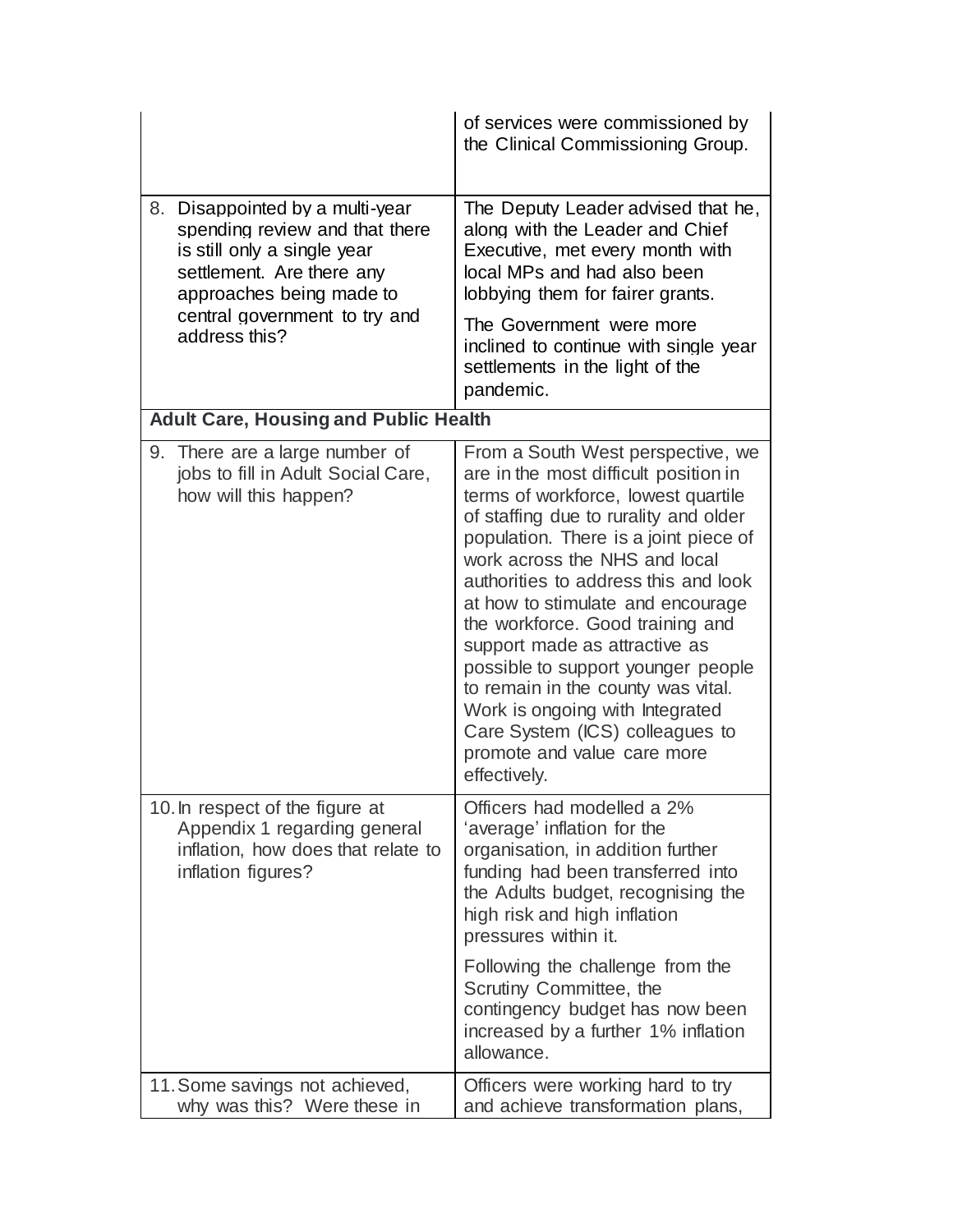| the Medium-Term Financial<br>Plan?                                                                                                                                                                        | but Covid has impacted on some of<br>the work. Some resource has had<br>to be moved around. Some would<br>be rolling forward into next year and<br>further build on those savings that<br>had not come to fruition yet.                                  |
|-----------------------------------------------------------------------------------------------------------------------------------------------------------------------------------------------------------|----------------------------------------------------------------------------------------------------------------------------------------------------------------------------------------------------------------------------------------------------------|
| 12. At a recent Dorset County<br><b>Hospital Governors meeting</b><br>there were discussions around<br>the difficulty of discharging<br>patients. It was felt that more<br>support was needed rather than | Officers highlighted the difficulty of<br>discharging people or getting<br>people into acute care settings.<br>This is a national picture, not just a<br>Dorset issue, and there is no quick<br>or easy solution to it.                                  |
| less in this regard.                                                                                                                                                                                      | There was a profound lack of care<br>available, and officers were working<br>with providers to maximise the<br>support from care providers. It is<br>also important to ensure the right<br>people are funded in the right way<br>across health and care. |
| 13. Reference made that the Dorset<br>Integrated Care System (ICS)<br>might be delayed, would this<br>affect our budget?                                                                                  | The budget in front of members<br>was driven by the system that was<br>in place at the present time and that<br>would continue; everyone was<br>committed. Delays would not<br>change the pace being worked at<br>and what was being presented<br>today. |
|                                                                                                                                                                                                           | The Portfolio Holder for Adult Social<br>Care added that he had been part<br>of the recruitment process for the<br>Chief Executive for the new ICS,<br>who was due to start in April 2022.                                                               |
| 14. In respect of helping providers<br>with local recruitment, how<br>would this be done and was<br>there any cost to Dorset<br>Council?                                                                  | Officers were using grants and<br>potential monies that came through<br>to use in a pro-active way to<br>support providers with a framework<br>for career development.                                                                                   |
| 15. In the 5 year plan is there any<br>room for Council housing as<br>used to happen?<br>Would prefer an approach<br>where the Council developed its                                                      | The current approach is to be a<br>strong enabling authority. There are<br>a number of registered providers in<br>the county, they have the expertise<br>and finance to deliver more<br>affordable housing. However, we                                  |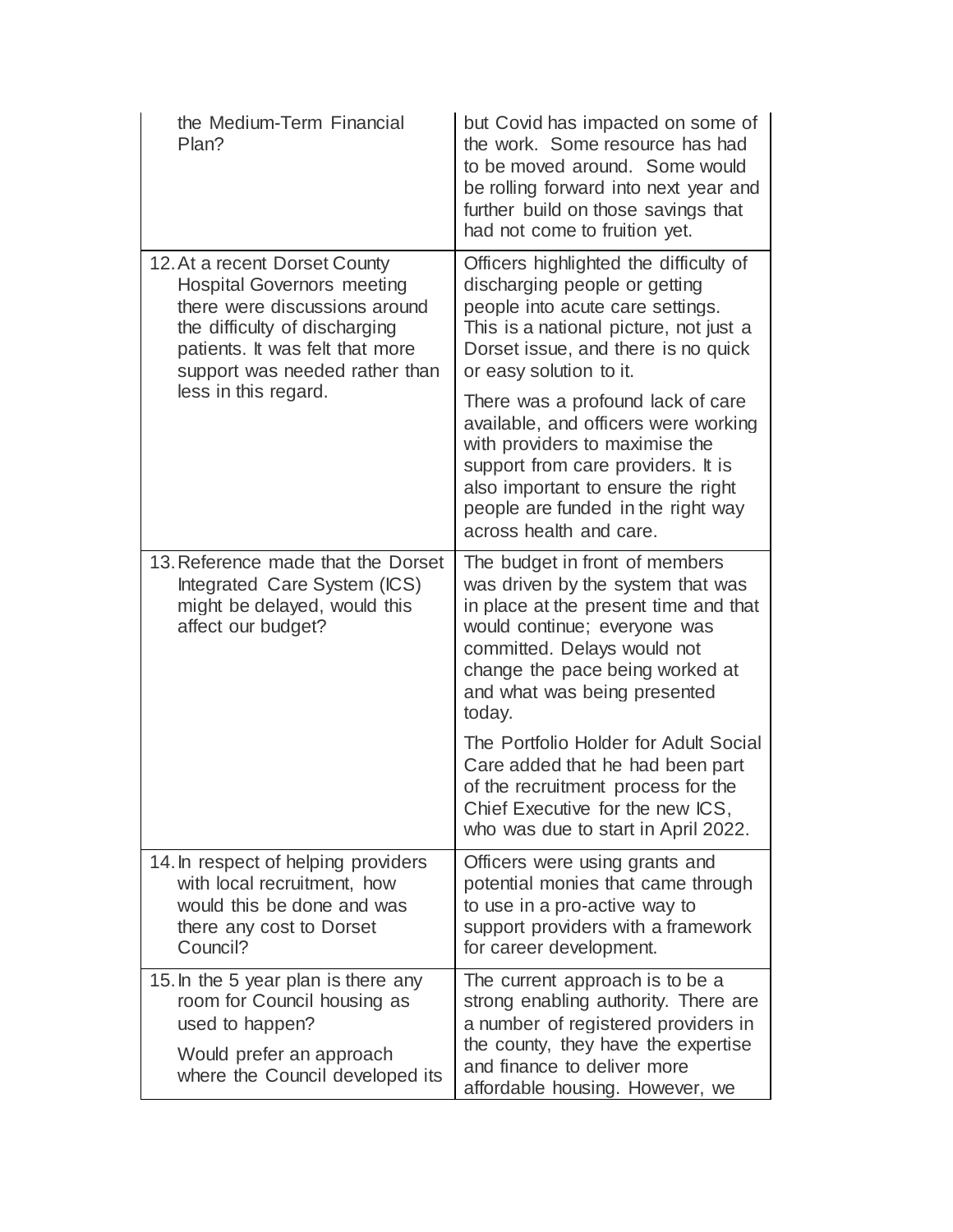| own housing; could be an<br>income stream.                                                                                                                                                                                      | do have some, albeit very few. The<br>approach is to work with the<br>housing associations to do more.                                                                                                                                                                                                                                         |
|---------------------------------------------------------------------------------------------------------------------------------------------------------------------------------------------------------------------------------|------------------------------------------------------------------------------------------------------------------------------------------------------------------------------------------------------------------------------------------------------------------------------------------------------------------------------------------------|
|                                                                                                                                                                                                                                 | Following the Scrutiny Meeting, the<br>budget proposals have been<br>updated to include a net £750k<br>investment earmarked to:                                                                                                                                                                                                                |
|                                                                                                                                                                                                                                 | support the development of<br>new homes with our<br><b>Registered Providers</b>                                                                                                                                                                                                                                                                |
|                                                                                                                                                                                                                                 | find better value temporary<br>accommodation from the<br>private rented sector                                                                                                                                                                                                                                                                 |
|                                                                                                                                                                                                                                 | Make better use of Council<br>capital and assets.                                                                                                                                                                                                                                                                                              |
| 16. In respect of the physical health<br>for people, should we spending<br>more on the leisure centres that<br>we run around the county and<br>improve facilities there?                                                        | This is not something widely<br>supported by the evidence. The<br>Public Health budget is there to<br>look at the overall benefit for the<br>population. A better use of<br>resource was to spend on<br>behaviour change and how best to<br>provide access to green space and<br>encourage people to build daily<br>activity into their lives. |
| 17. Do you provide ante natal<br>services?                                                                                                                                                                                      | That is provided by the midwifery<br>service. Health officers do work<br>closely with them, but it is not a<br>responsibility provided by this<br>service.                                                                                                                                                                                     |
| <b>Children's Services</b>                                                                                                                                                                                                      |                                                                                                                                                                                                                                                                                                                                                |
| 18. In respect of the numbers of<br>children in care, with 8 new<br>entrants expected a month, why<br>is the number of 425 predicted.<br>The Harbour - what are the<br>consequences if this doesn't<br>open at the time stated. | Where safe to do so, families are<br>the best place for children. Work is<br>carried out on an evidence basis.<br>The estimate is 8 new entrants $-$<br>the evidence is based on our<br>averages and predicating the model<br>on just slightly lower than the<br>number going out each month.                                                  |
|                                                                                                                                                                                                                                 | The Harbour is due to be finished in<br>Spring 2022. Officers are                                                                                                                                                                                                                                                                              |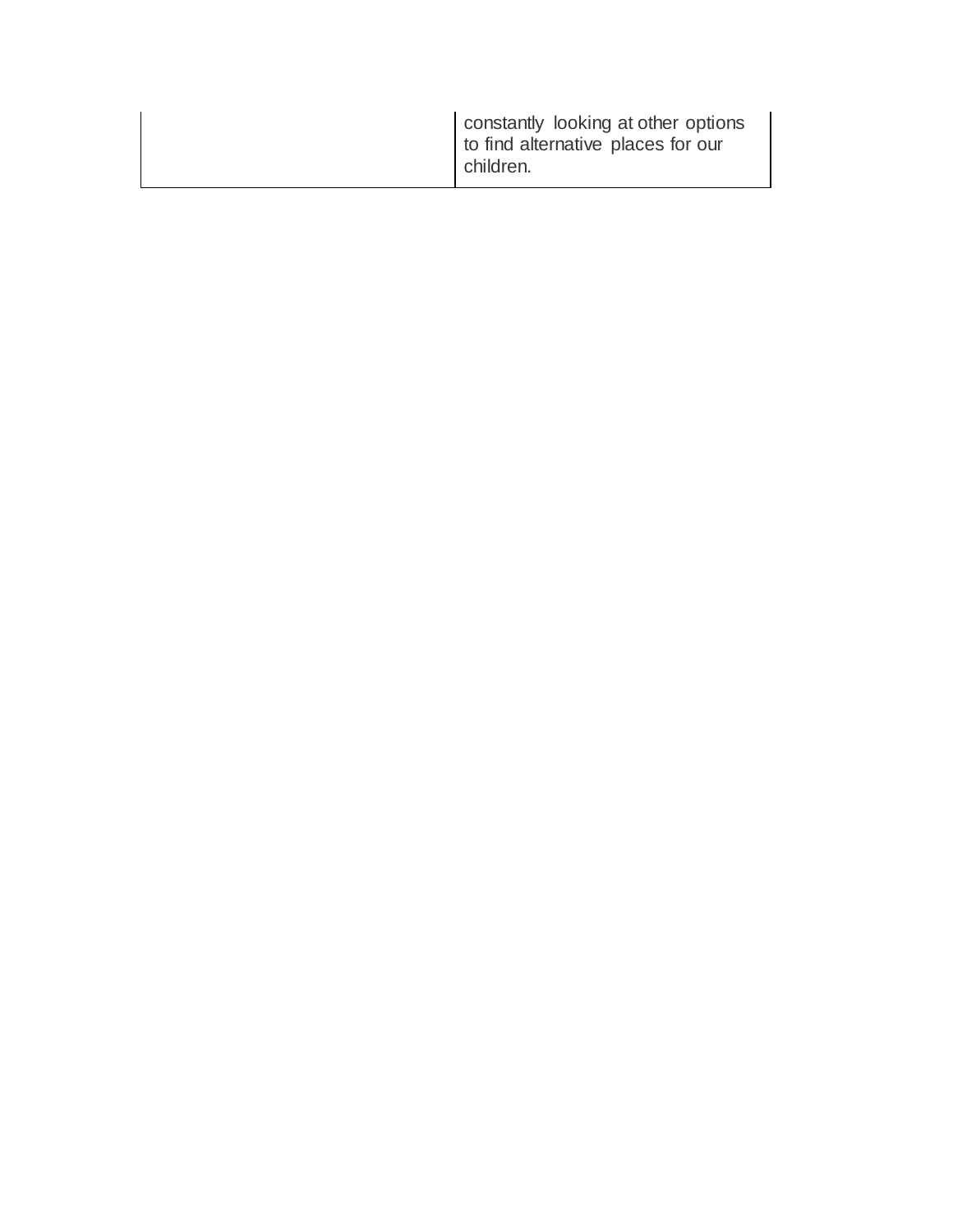| Questions and Issues raised by the<br><b>Place and Resources Scrutiny</b>                                                                                                                                                                                                                                           | <b>Response</b>                                                                                                                                                                                                                                          |  |
|---------------------------------------------------------------------------------------------------------------------------------------------------------------------------------------------------------------------------------------------------------------------------------------------------------------------|----------------------------------------------------------------------------------------------------------------------------------------------------------------------------------------------------------------------------------------------------------|--|
| <b>Committee</b>                                                                                                                                                                                                                                                                                                    |                                                                                                                                                                                                                                                          |  |
| <b>Place Directorate</b>                                                                                                                                                                                                                                                                                            |                                                                                                                                                                                                                                                          |  |
| 19. Fees and Charges – a regular<br>financial report should be<br>presented to the appropriate<br>committee with regard to the<br>monitoring of Dorset Council fees<br>and charges.                                                                                                                                 | Agreed. Reporting will be included in<br>the quarterly finance reports to<br>Cabinet and can be further explored<br>by either the Place and Resources<br><b>Committee or Audit and Governance</b><br>Committee.                                          |  |
| 20. Fees and Charges - the Council<br>should further explore and take<br>into account inflation and market<br>rates when setting increases to<br>fees and charges for Council<br>services.                                                                                                                          | Agreed. Individual directorates have<br>taken into account factors such as<br>benchmarking and market<br>assessment when setting price<br>increases for 2022/23. This work can<br>be further developed during the year.                                  |  |
| 21. There may be a need for additional<br>resource to progress work around<br>the Dorset Council Climate and<br><b>Ecological Emergency Strategy</b><br>and Action Plan. This is linked to<br>the point noted above related to<br>opportunities for securing<br>additional budget from raising fees<br>and charges. | Agreed. The Council is poised to bid<br>for further national climate change<br>funding should any become available.<br>In addition, SLT will monitor the<br>delivery of the Council's priorities and<br>propose resource adjustments where<br>necessary. |  |
| 22. Special Educational Needs and<br>Disability (SEND) Transport<br>Savings – potential risk for the<br>budget is identified in this area. It<br>is noted that further work is to be<br>undertaken and future reporting to<br>Councillors will be undertaken<br>through the Council's<br>transformation project.    | Agreed.                                                                                                                                                                                                                                                  |  |
| 23. Car parking – the committee wish<br>to flag to Cabinet the potential risk<br>that the new car parking regime<br>(phases 1 and 2) may not generate<br>sufficient income for the Council's<br>highways management                                                                                                 | Agreed – the finance performance of<br>the new parking policy will be included<br>in the quarterly finance reports to<br>Cabinet.                                                                                                                        |  |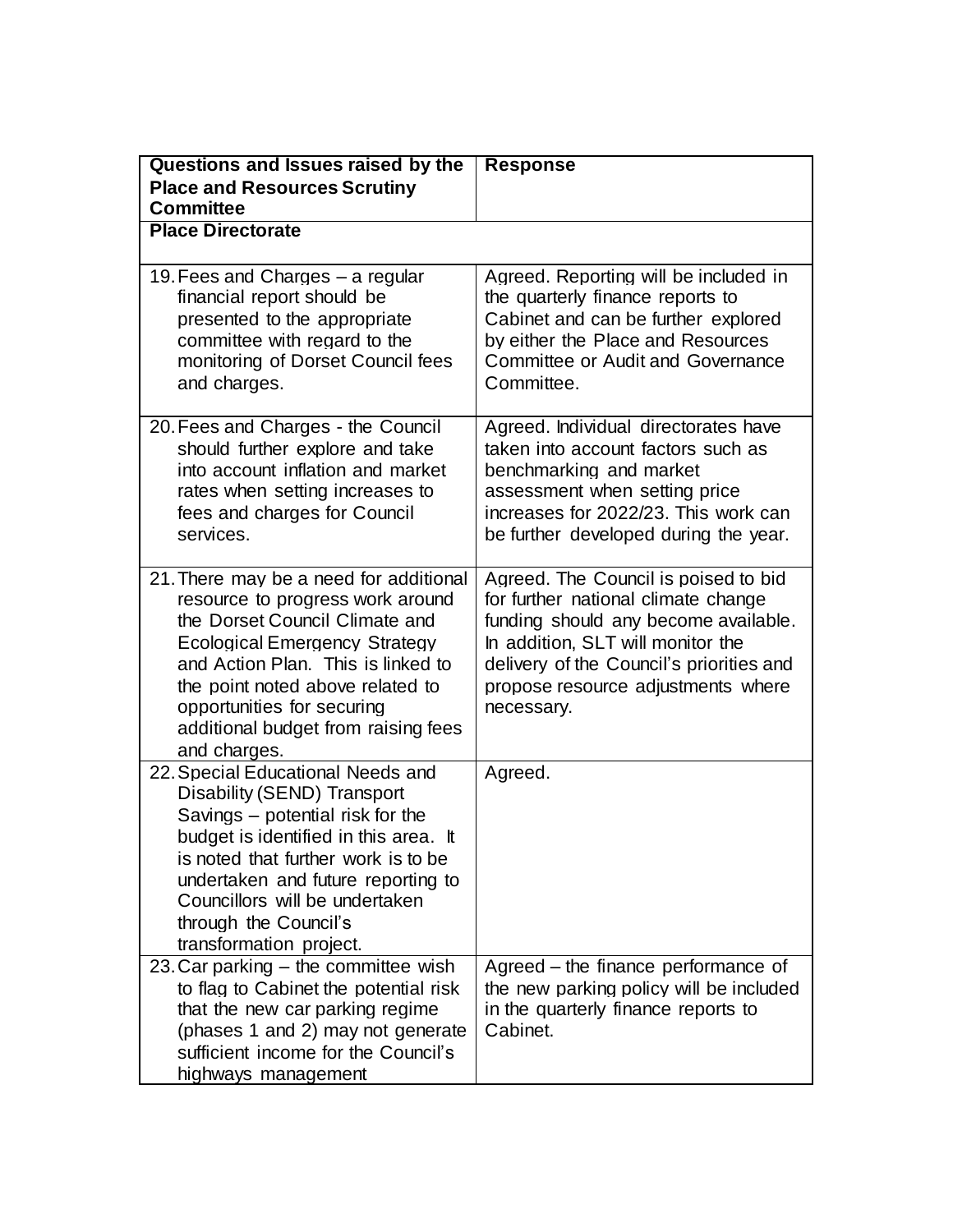| requirements. This needs to be<br>kept under review.                                                                                                                                                                                               |                                                                                                                                                                                                                                                                                                                                                                                                                                                                                                                                                                                                                                                                                                                            |
|----------------------------------------------------------------------------------------------------------------------------------------------------------------------------------------------------------------------------------------------------|----------------------------------------------------------------------------------------------------------------------------------------------------------------------------------------------------------------------------------------------------------------------------------------------------------------------------------------------------------------------------------------------------------------------------------------------------------------------------------------------------------------------------------------------------------------------------------------------------------------------------------------------------------------------------------------------------------------------------|
| <b>Corporate Development Directorate</b>                                                                                                                                                                                                           |                                                                                                                                                                                                                                                                                                                                                                                                                                                                                                                                                                                                                                                                                                                            |
| 24. Revenues and Benefits Service for<br>Dorset Council – a potential risk is<br>identified as the exit clause/fee for<br>the existing arrangements with<br>BCP Council is a negotiated<br>amount and is yet to be factored<br>into the budget.    | Agreed. In December Cabinet<br>approved the new arrangements for<br>the administration of the revenues and<br>benefits across the Dorset Council<br>area. At that stage it was recognised<br>that there may be a one-off cost of<br>ending the current arrangements. This<br>will need to be funded from reserves.                                                                                                                                                                                                                                                                                                                                                                                                         |
| <b>Central Finance and Capital</b>                                                                                                                                                                                                                 |                                                                                                                                                                                                                                                                                                                                                                                                                                                                                                                                                                                                                                                                                                                            |
| 25. Cost of Covid-19 to Dorset Council<br>- this is flagged up as a significant<br>risk and there is a need for a better<br>understanding of what the Covid-<br>19 Pandemic has cost the Council<br>to date.                                       | In 2020/21 the vast majority if the<br>costs of Covid response were funded<br>by central Government. However,<br>Dorset Council repurposed £15m of its<br>reserves to contribute to the cost of<br>the response.<br>The budget proposals do not include a<br>specific amount for Covid response in<br>2022/23 as the budgets reflect the<br>anticipated levels of demand of 'living<br>with Covid'. If there were further<br>lockdowns implemented, it is<br>anticipated that Government would<br>continue to provide additional support<br>and funding to the Council. That,<br>combined with the level of reserves<br>held by the Council, means that the<br>2022/23 revenue budget has been<br>assessed as medium risk. |
| 26. Future finance settlements – there<br>is currently uncertainty around<br>future settlements to the Council<br>and a report on the implications of<br>this is requested to be presented<br>to the Scrutiny Committee at an<br>appropriate time. | Agreed – further information will be<br>provided as it becomes available.                                                                                                                                                                                                                                                                                                                                                                                                                                                                                                                                                                                                                                                  |
| 27. Provision of rural services – the<br>Council needs to continue to lobby<br>the Government for a better/fairer<br>deal and understanding of the<br>financial impact on the Council of<br>providing rural services.                              | Agreed - The Leader of the Council<br>continues to lobby Government on this<br>matter.                                                                                                                                                                                                                                                                                                                                                                                                                                                                                                                                                                                                                                     |